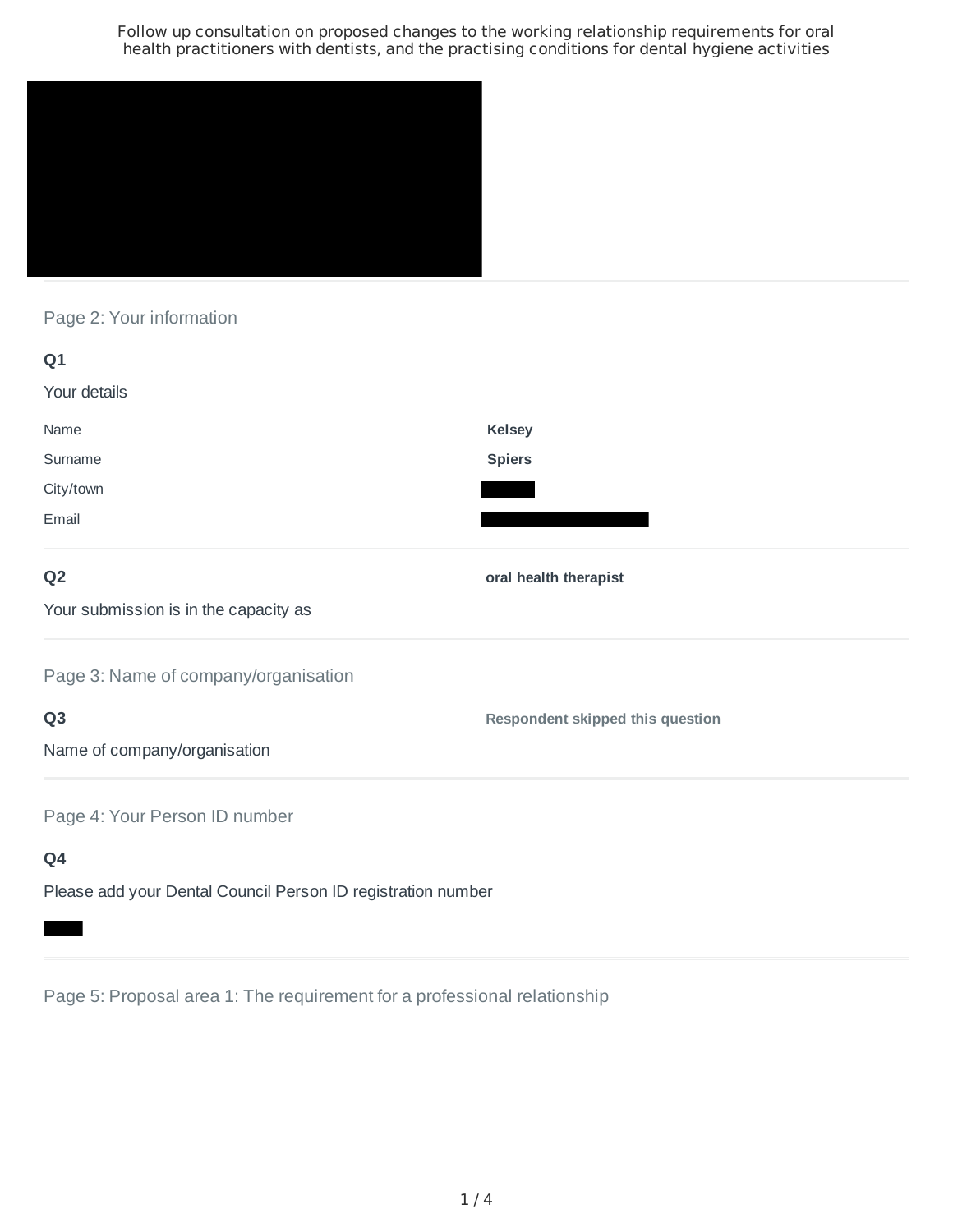## **Q5**

**Neither agree nor disagree**

Do you agree/disagree with the proposal to remove the mandated requirement for a professional relationship (dental therapy), working relationship (dental hygiene, orthodontic auxiliary practice), and a consultative professional relationship (oral health therapy) from the respective scopes of practice. Please detail why.

## **Q6**

Please provide comments to support your response.

I don't agree with the current status, apart from the consultative relationship should be mandate over all scopes. I agree the professional and working relationship should be changed to the same standard as an OHT.

Page 6: Proposal area 1: The requirement for a professional relationship

## **Q7**

**Agree**

Do you agree/disagree to remove references to working/professional/consultative professional relationships from the dental therapy, dental hygiene, orthodontic auxiliary practice, oral health therapy, dental technology and clinical dental technology scopes of practice? (as detailed in Appendices  $A - F$ ). Please detail why.

### **Q8**

Please provide comments to support your response.

We should have a consultative relationship with our peers.

We are our own health practitioners with our individual licences, we shouldn't be treated that we don't have responsibilities within our fields.

Our relationships should be supportive, not mandatory.

Page 8: Proposal area 2: Practising conditions for dental hygiene activities

### **Q9**

**Agree**

Do you agree/disagree with the removal of the requirement for direct clinical supervision for administration of local anaesthetic and prescription preventive agents? Please detail why.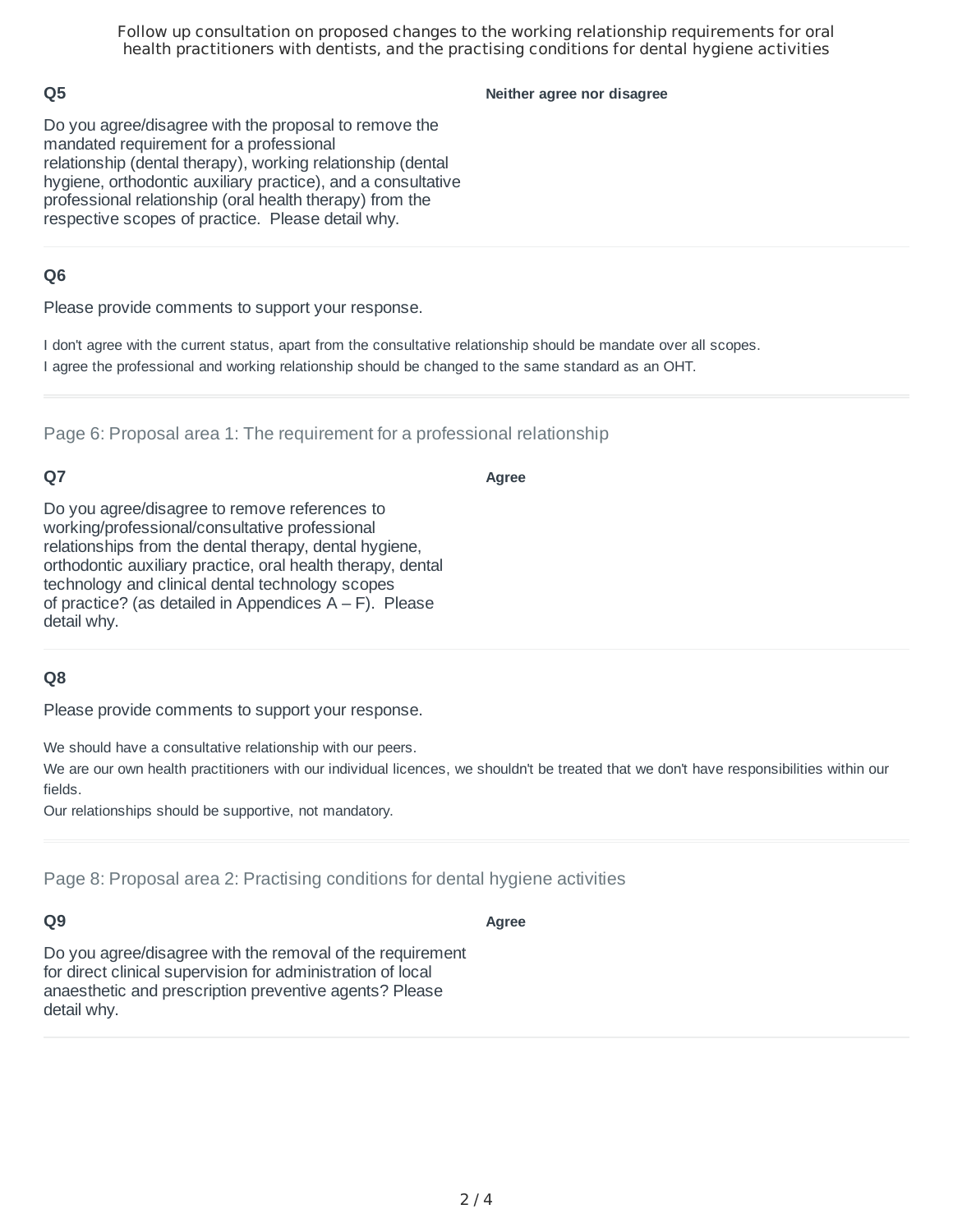## **Q10**

Please provide comments to support your response.

Our scope of practice needs to keep up to date with the times.

The council should have an understanding on the current university standard. As dual grads, we are educated for both scopes, so how is it that half our scope allows us indirect supervision but the other half doesnt?

To practitioners who have not completed the degree which supports dual grads, there are LA courses to update practitioners, and as long as they have completed this course. Then why shouldnt they have the same entitlement?

Page 9: Proposal area 2: Practising conditions for dental hygiene activities

#### **Q11**

**Agree**

Do you agree/disagree with the removal of clinical guidance for the remainder of the dental hygiene scope activities? (excluding the orthodontic activities currently defined as being performed under direct supervision). Please detail why.

### **Q12**

Please provide comments to support your response.

As long as the practitioner has completed subsequent training to keep up to date with current practices, then why wouldnt you allow them this right?

**Agree**

Page 10: Proposal area 2: Practising conditions for dental hygiene activities

### **Q13**

Do you agree/disagree to align the description of the following scope activity with current dental hygiene practice in the following way: obtaining and reassessing medical and dental oral health

### **Q14**

Please provide comments to support your response.

The council has a responsibility to keep our scope of practices up to date, this is showing that we, as health practitioners, are competent enough to have this responsibility.

Page 11: General

histories? Please detail why.